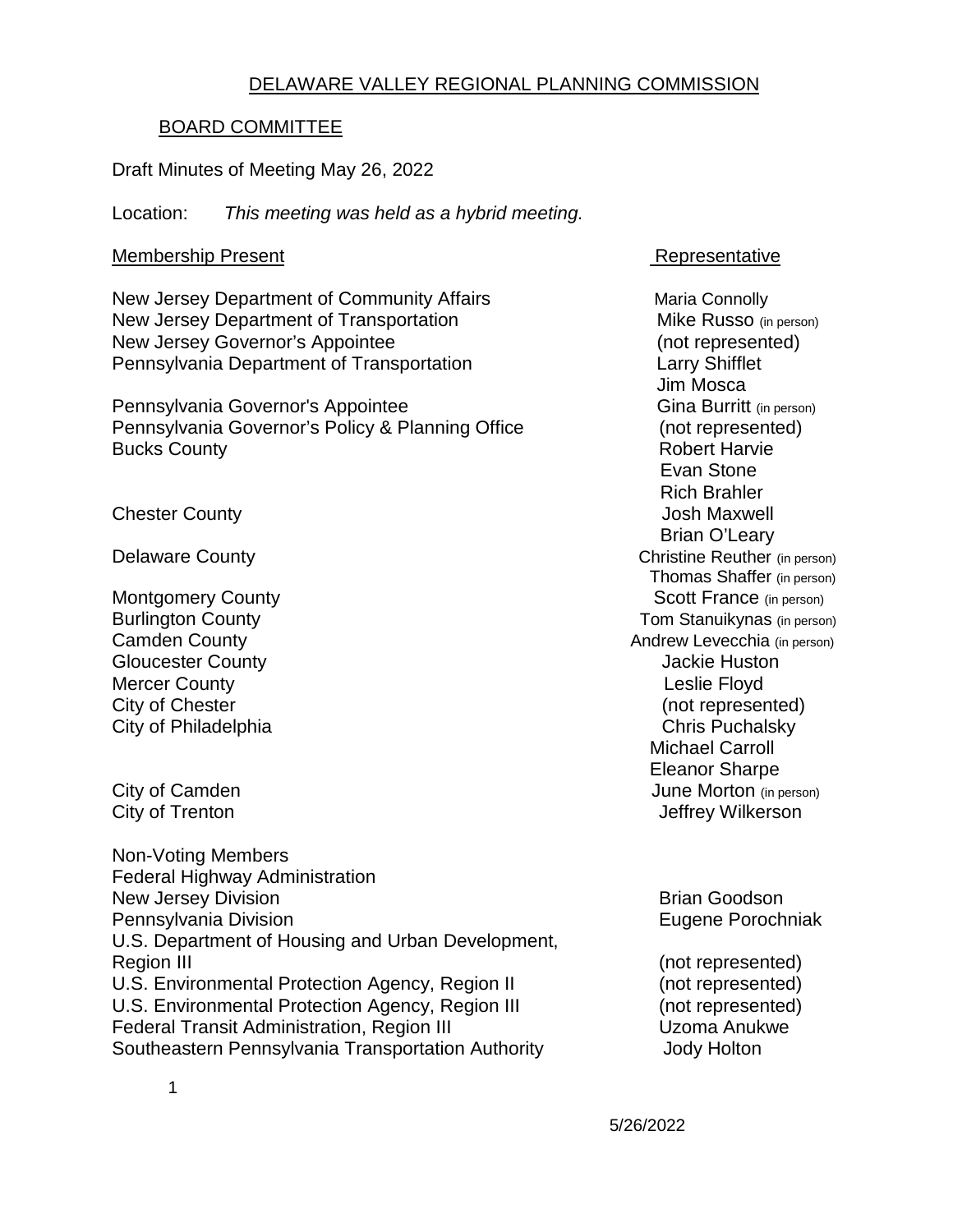New Jersey Transit Corporation **Louis Communisty** Lou Millan New Jersey Department of Environmental Protection (not represented) Pennsylvania Department of Environmental Protection Sachin Shankar Delaware River Port Authority **Tonyelle Cook-Artis Tonyelle Cook-Artis** Port Authority Transit Corporation<br>
New Jersey Office of Planning Advocacy<br>
Donna Rendeiro (in person) New Jersey Office of Planning Advocacy Pennsylvania Department of Community and Economic Development **Aliyah Stanger** (in person) DVRPC Co-Counsel Pennsylvania Co-Counsel Jonathan Bloom (in person) New Jersey Co-Counsel **New Jersey Co-Counsel Tom Coleman** (in person) DVRPC Staff

Barry Seymour, Patty Elkis, Karin Morris, Greg Krykewycz, Mike Boyer, Karen Cilurso, Maridarlyn Gonzalez, Alison Hastings, Kwan Hui, Amani Bey, Jesse Buerk, Elise Turner, Betsy Mastaglio, Van Doan, Bill Laidlaw, Tammy DiMeo, Kendra Nelson, , Sarah Moran, Dan Snyder, Gina Myers, Stephanie Cavacini, Mark Morley, Stacy Bartels, Ryan Gallagher, John Coscia, Jr., Glenn McNichol, Anthony Gordon, Tom Keenan, Paul Smith, Shawn Megill Legendre, Amy Bernknopf, and Renee Wise. **Guests** 

PennDOT District 6 **Jonathan Korus Jonathan Korus** City of Philadelphia Planning Commission David Kanthor Public Participation Task Force Lucas Oshman Public Participation Task Force Mary Sandone Public Participation Task Force **Eva Hayes** Eva Hayes City of Philadelphia Martine DeCamp Office of Senator Casey **Lara Flynn** Delaware County Resident Network County Reverend Glen Benson Mercadien **Digesh Patel** Mercadien **Matthew Daly** Matthew Daly Bicycle Coalition of Greater Philadelphia Sarah Clarke Stuart Bicycle Coalition of Greater Philadelphia **Patrick Monahan** Bicycle Coalition of Greater Philadelphia **State Accord Footon** John Boyle The Partnership TMA **Jacqui Baxter-Rollins** Jacqui Baxter-Rollins

#### Call to Order - Chair's Comments

Vice Chair, Gina Burritt, called the meeting to order at 10:10 a.m. Vice Chair Burritt asked if there was any press in the meeting and noted that DVRPC would be recording the meeting.

#### Public Comments on Agenda and Non-Agenda Items

Public comments were stated by Reverend Glen Benson of the City of Chester regarding his residence at 1210 Kerlin Street in the City of Chester. He commented that there has been a proposal from different contractors to repair the home. Mr. Benson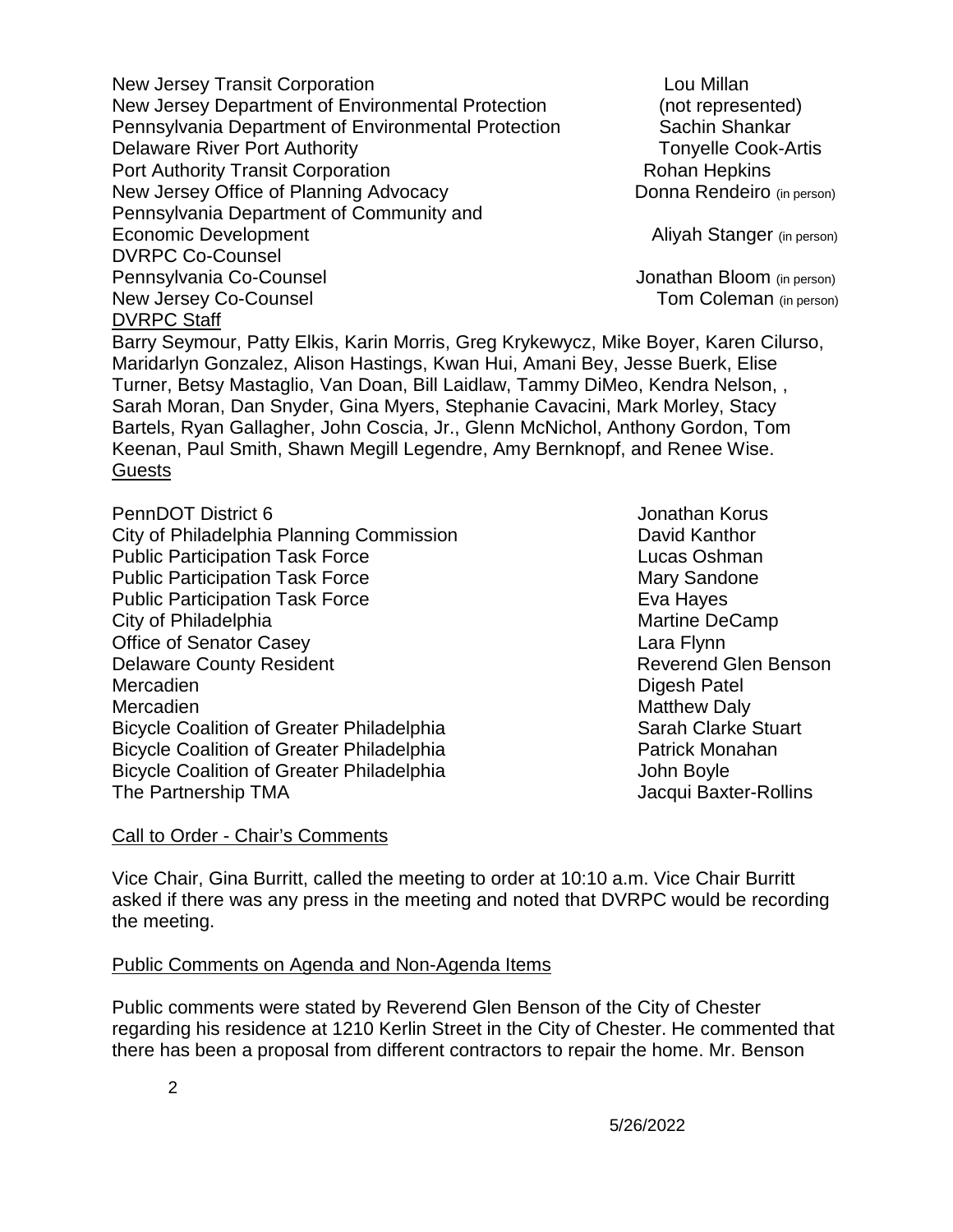asked that everyone involved in the process continue to keep him in the loop with information and updates. Mr. Benson also asked for any information on the placement of sound barriers that are planned to be installed along I-95. Public comments and a presentation were given by Sarah Clarke Stuart of the Bicycle Coalition of Greater Philadelphia regarding the need to continue to fund and advance the Circuit Trails network. That presentation is attached here.

## ACTION ITEMS

#### **1. Minutes of Meeting of April 28, 2022**

The Board adopted the following motion:

 MOTION by *Ms. Morton, seconded by Ms. Reuther,* to approve the minutes of April 28, 2022.

Motion passed. All votes were cast in favor of the motion.

## **2. Transportation Improvement Program (TIP) Actions**

Jesse Buerk, DVRPC Manager, Office of Capital Programs, presented the following TIP actions to the Board:

### **a. NJ22-035: Route 47, Bridges over Big Timber Creek (DB #11371), Camden and Gloucester Counties**

NJDOT has requested that DVRPC amend the FY2022 TIP for New Jersey by changing the federal funding sources of the project, Route 47, Bridge over Big Timber Creek (DB#11371), from CRRSAA-FLEX and NHPP to Bridge Formula Program (BFP) funds, by increasing the Construction (CON) cost by \$18.062 M (Million) from \$33.1 M to \$51.162 M, and by delaying FY22 CON to FY23.

This project will replace the Route 47 and Route 130 bridges over Big Timber Creek. Construction will be delayed because PSE&G cannot begin work without an executed utility agreement. The cost has increased due to delays from PSE&G and supply-chain complications.

Financial constraint will be maintained by adjusting other existing TIP projects whose schedules or costs have changed. All projects listed contribute to fiscal constraint.

Motion passed. All votes were cast in favor of the motion.

Favorable recommendation was received from the Regional Technical Committee.

The Board adopted the following motion:

3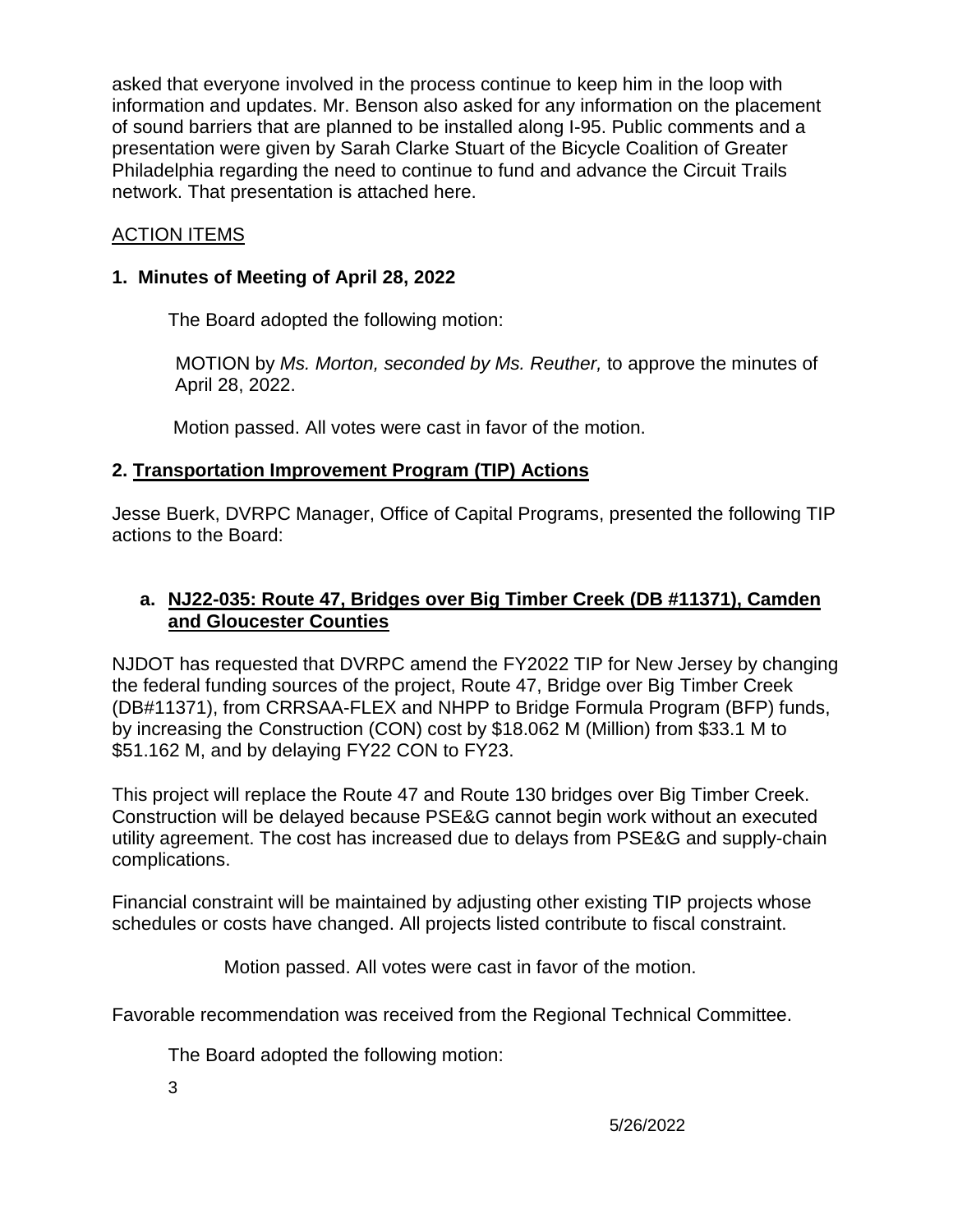MOTION by *Mr. Levecchia, seconded by Ms. Morton ,* to approve TIP action:

NJ22-035, NJDOT's request that DVRPC amend the FY2022 TIP for New Jersey by changing the federal funding sources of the project, Route 47, Bridge over Big Timber Creek (DB#11371), from CRRSAA-FLEX and NHPP to Bridge Formula Program (BFP) funds, by increasing the Construction (CON) cost by \$18.062 M (Million) from \$33.1 M to \$51.162 M, and by delaying FY22 CON to FY23.

The following amounts will be moved to existing or new Line Items for Construction (CON):

Motion passed. All votes were cast in favor of the motion.

## **b. PA21-087: US 322, Featherbed Lane to I-95 (Section 102) (MPMS #69817), Delaware County**

PennDOT has requested that DVRPC amend the FY2021 TIP for Pennsylvania by adding \$15 million (\$12,000,000 NHPP/ \$3,000,000 STATE 581) to the Right-of-Way (ROW) phase of the US 322, Featherbed Lane to I-95 (Section 102) (MPMS #69817) project in FY22.

This project is one section of the overall US 322, Section 100 (MPMS #69816) roadway widening and reconstruction project which was divided into three mainline construction sections (101, 102, and 103), and one offsite mitigation project. Section 102 involves widening and improving US 322 to a four-lane typical section with a median barrier from east of Mattson Road/Featherbed Lane near Clayton Park and the Concord Township/Bethel Township line through Bethel Township to just east of Chelsea Parkway in Upper Chichester Township.

The project includes a number of intersection improvements. Exclusive left-turn lanes and/or auxiliary right-turn lanes will be provided at select intersections. The Foulk Road (SR 261) interchange will be reconstructed to a partial diamond configuration, including two new traffic signals, while the Market Street (SR 452) interchange will be reconstructed to a partial cloverleaf configuration, including two new traffic signals. The overall project also includes the replacement of ten bridges and/or culverts. Sound barriers and retaining walls will be constructed in this section.

The additional right-of-way funding will fully cover property acquisitions for both sections 102 and 103 (MPMS #114304). Section 103 is a breakout project for construction, with right-of-way for section 103 funded under section 102. The ROW cost increase is largely due increased real-estate costs in the project area since the beginning of the Covid-19 pandemic.

- Approximately 35 commercial and residential displacements along this suburban corridor have significantly inflated right-of-way acquisition costs.
- Previously vacant properties became occupied and some of the parcels changed from partial takes to total takes.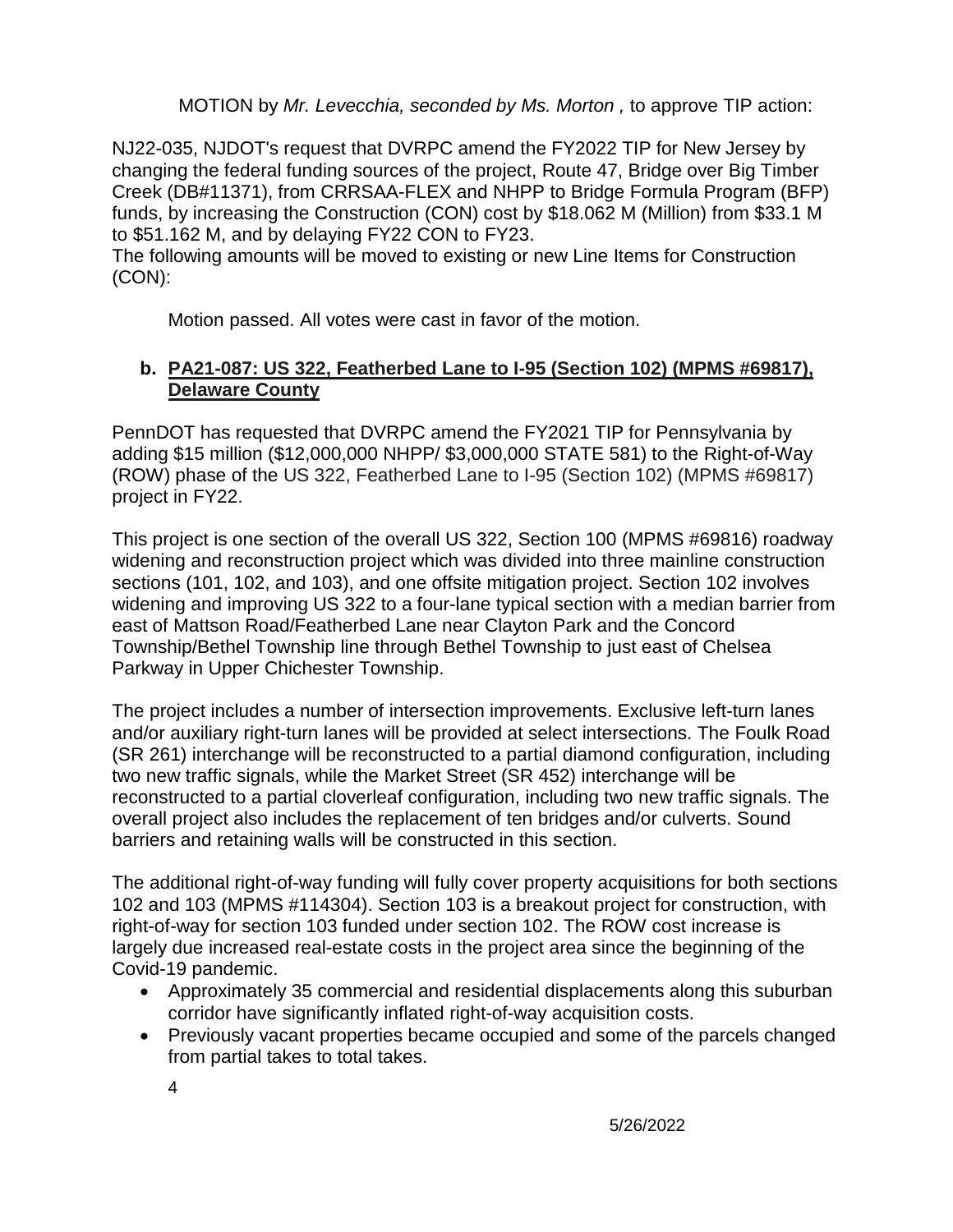Multiple commercial business relocation costs have increased since the initial project estimates.

• 30 parcels included structures that needed to be evaluated for hazardous materials and abatement completed prior to the demolition of the structures.

Financial constraint will be maintained by adjusting districtwide and regional line items. All projects listed contribute to fiscal constraint.

Favorable recommendation was received from the Regional Technical Committee.

The Board adopted the following motion:

MOTION by *Ms. Reuther, seconded by Mr. Russo ,* to approve TIP action:

PA21-87, PennDOT's request that DVRPC amend the FY2021 TIP for Pennsylvania by adding \$15 million (\$12,000,000 NHPP/ \$3,000,000 STATE 581) to the Right-of-Way (ROW) phase of the US 322, Featherbed Lane to I-95 (Section 102) (MPMS #69817) project in FY22.

Motion passed. All votes were cast in favor of the motion.

## **c. PA21-088: Columbus Boulevard: Tasker-Reed (MPMS #13213), Philadelphia**

PennDOT has requested that DVRPC amend the FY2021 TIP for Pennsylvania by accepting a new Transportation Infrastructure Investment Fund (TIIF) project, Columbus Boulevard: Tasker-Reed (MPMS #13213) and adding its additional \$1,500,000 (STATE e581) funds into the TIP for the Construction (CON) phase in FY22. These are additional funds to the region.

This project will improve traffic signal interconnections, turning lanes, and crosswalks along Columbus Boulevard on Tasker, Dickinson, and Reed Streets.

Financial constraint is maintained as these are additional funds to the region. All projects listed contribute to fiscal constraint.

Favorable recommendation was received from the Regional Technical Committee.

The Board adopted the following motion:

MOTION by *Mr. Carroll, seconded by Mr. Levecchia ,* to approve TIP action:

PA21-88, PennDOT's request that DVRPC amend the FY2021 TIP for Pennsylvania by accepting a new Transportation Infrastructure Investment Fund (TIIF) project, Columbus Boulevard: Tasker-Reed (MPMS #13213) and adding its additional \$1,500,000 (STATE e581) funds into the TIP for the Construction (CON) phase in FY22. These are additional funds to the region.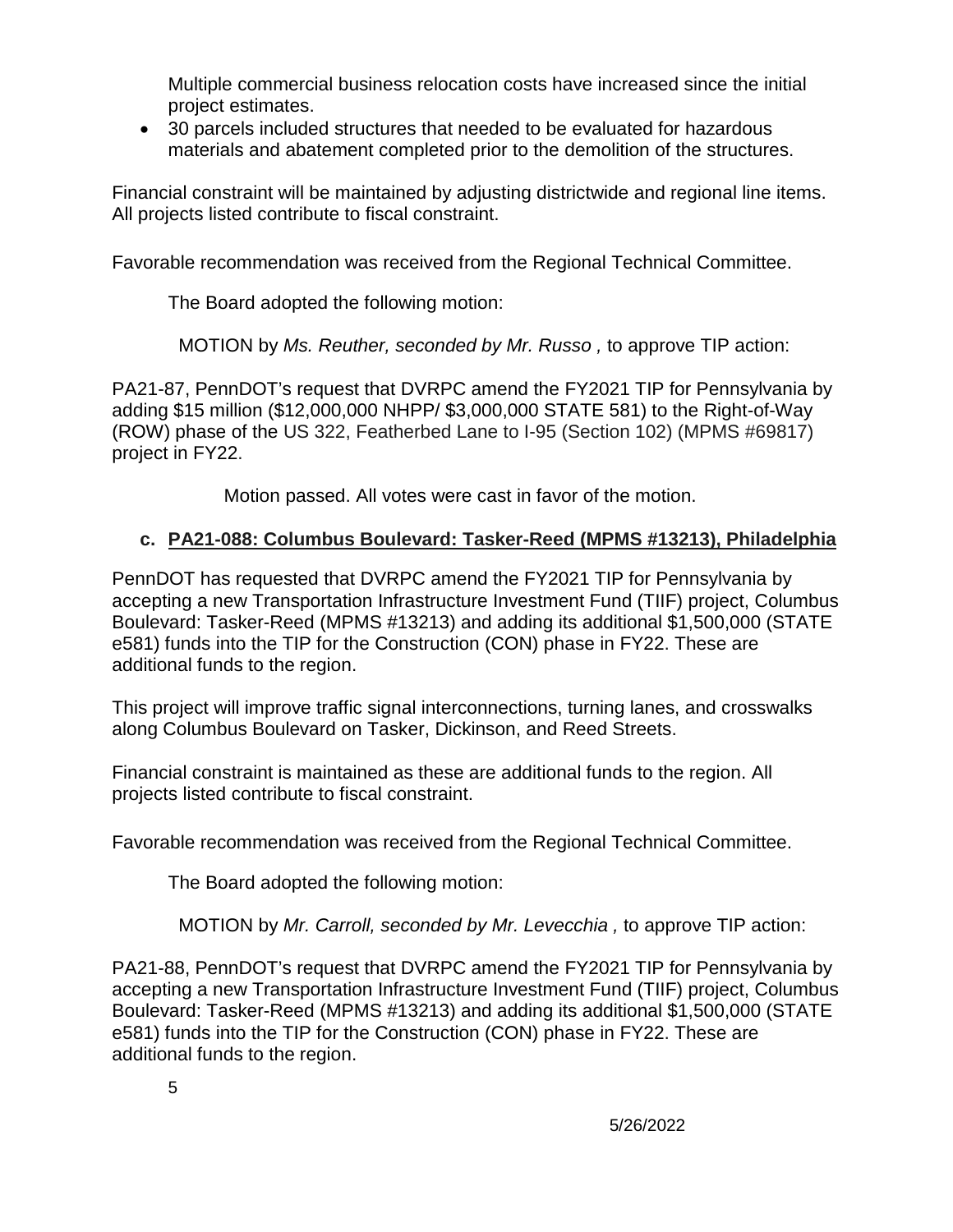Motion passed. All votes were cast in favor of the motion.

## **3. Request to Open Public Comment Period for Draft Pennsylvania TIP and Conformity Determination**

Jesse Buerk, DVRPC Manager, Office of Capital Programs, explained that federal law and planning regulations require the development of a Long-Range Plan (LRP) and Transportation Improvement Program (TIP) in order for the metropolitan region to be eligible to receive federal transportation funds. The creation of the LRP and TIP are to be done by the MPO in cooperation with the state and transit operators, and must provide opportunity for input and comment by the public. A minimum 30-day public comment period must be conducted prior to a formal action to adopt the LRP and TIP.

The final conformity rule promulgated by US EPA (40 CFR 51 and 93) requires that the LRP or TIP must not cause new air quality violations, worsen existing violations, or delay timely attainment of federal standards; that Transportation Plans and Programs demonstrate conformity to the applicable State Implementation Plans (SIP) for air quality.

Staff requests to open a 30-day public comment period for the Draft FY 2023-26 TIP for Pennsylvania and the Draft Conformity Determination for the *Connections 2050* LRP and the Draft FY 2023 TIP for Pennsylvania, with proper public notification, to publish the Draft FY2023 TIP for Pennsylvania and the Draft Conformity Finding documents, to post them on the Internet, to make copies available at certain public libraries, and to hold public meetings.

Favorable recommendation was received from the Regional Technical Committee.

The Board adopted the following motion:

MOTION by *Mr. Russo, seconded by Ms. Reuther,* to authorize:

Staff to open a minimum 30-day public comment period for the purpose of gathering public and agency comments on the Draft FY 2023 TIP for Pennsylvania and the Draft Conformity Determination of the *Connections 2050* Long-Range Plan and Draft FY 2023 TIP for Pennsylvania; to issue proper public notifications; to publish the draft documents on the Internet; to make copies available at certain public libraries; and to hold public meetings.

Motion passed. All votes were cast in favor of the motion.

# **4. DVRPC FY23 Work Program Amendment: Downtown Bicycle and Pedestrian Plans for Burlington County**

6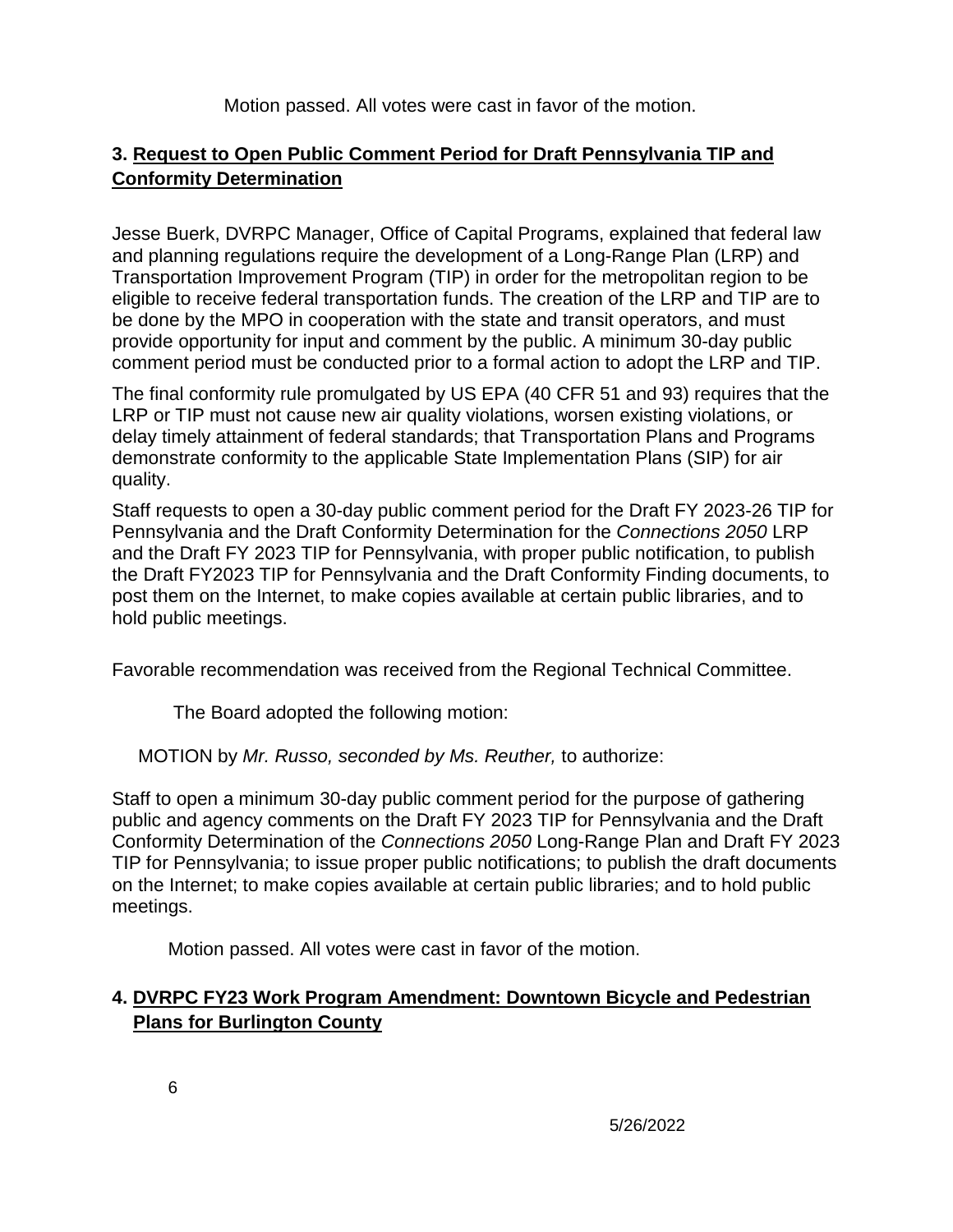Sarah Moran, DVRPC Manager, Office of Mobility Analysis and Design, explained that Burlington County and DVRPC staff requests to amend the FY2023 Unified Planning Work Program (UPWP) and the FY2022 TIP for New Jersey (TIP Action NJ22-036, DB #D2301) by replacing the project, Burlington Township/Florence Township Connector Road Planning Study, with the Downtown Bicycle and Pedestrian Plans for Burlington County Study (to be assigned the same UPWP project number 23-52-190), and update the project scope/description in the UPWP and TIP, as appropriate. There is no change to schedule, cost, and funding source.

DVRPC's FY23 Work Program entry, the *Burlington Township/Florence Township Connector Road Planning Study (23-52-190)*, is no longer timely for the project beneficiaries due to ongoing negotiations and agreements between developers, property owners, and the involved Townships. As a result, Burlington County has requested that DVRPC replace this study from its Work Program with the proposed study. This proposed study's goal is to evaluate existing pedestrian and bicycle facilities in three downtown areas in Burlington County and develop recommendations for improving multimodal accessibility and safety for all road users. The three focus areas are Marlton (Evesham), Maple Shade, and Columbus (Mansfield). The cost and source of funds is \$125,000 NJTIP DB# D2301 STBGP-PHILA (No change).

Favorable recommendation was received from the Regional Technical Committee.

The Board adopted the following motion:

## MOTION by *Mr. Stanuikynas, seconded by Mr. Levecchia,* to approve:

Burlington County and DVRPC staff's request to amend the FY2023 Unified Planning Work Program (UPWP) and the FY2022 TIP for New Jersey (TIP Action NJ22-036, DB #D2301) by replacing the project, Burlington Township/Florence Township Connector Road Planning Study, with the Downtown Bicycle and Pedestrian Plans for Burlington County Study (to be assigned the same UPWP project number 23-52-190), and update the project scope/description in the UPWP and TIP, as appropriate.

Motion passed. All votes were cast in favor of the motion.

# **5. DVRPC's Travel Options Program (TOP) Project Selections**

Amy Bernknopf, DVRPC Manager of Bicycle, Transit, and Pedestrian Planning, explained that DVRPC's Travel Options Program (TOP) funds innovative transportation demand management (TDM) projects to provide better access to more travel options across the region and welcomes capital projects, operating projects, and education and marketing campaigns. For the FY23-24 TOP round, there were \$1.835 million federal funds available for PA TOP projects and \$400,000 federal funds for NJ TOP projects. Applicants went through a two-stage application process (Expression of Interest and formal application). The application period opened on February 22, 2022 and closed on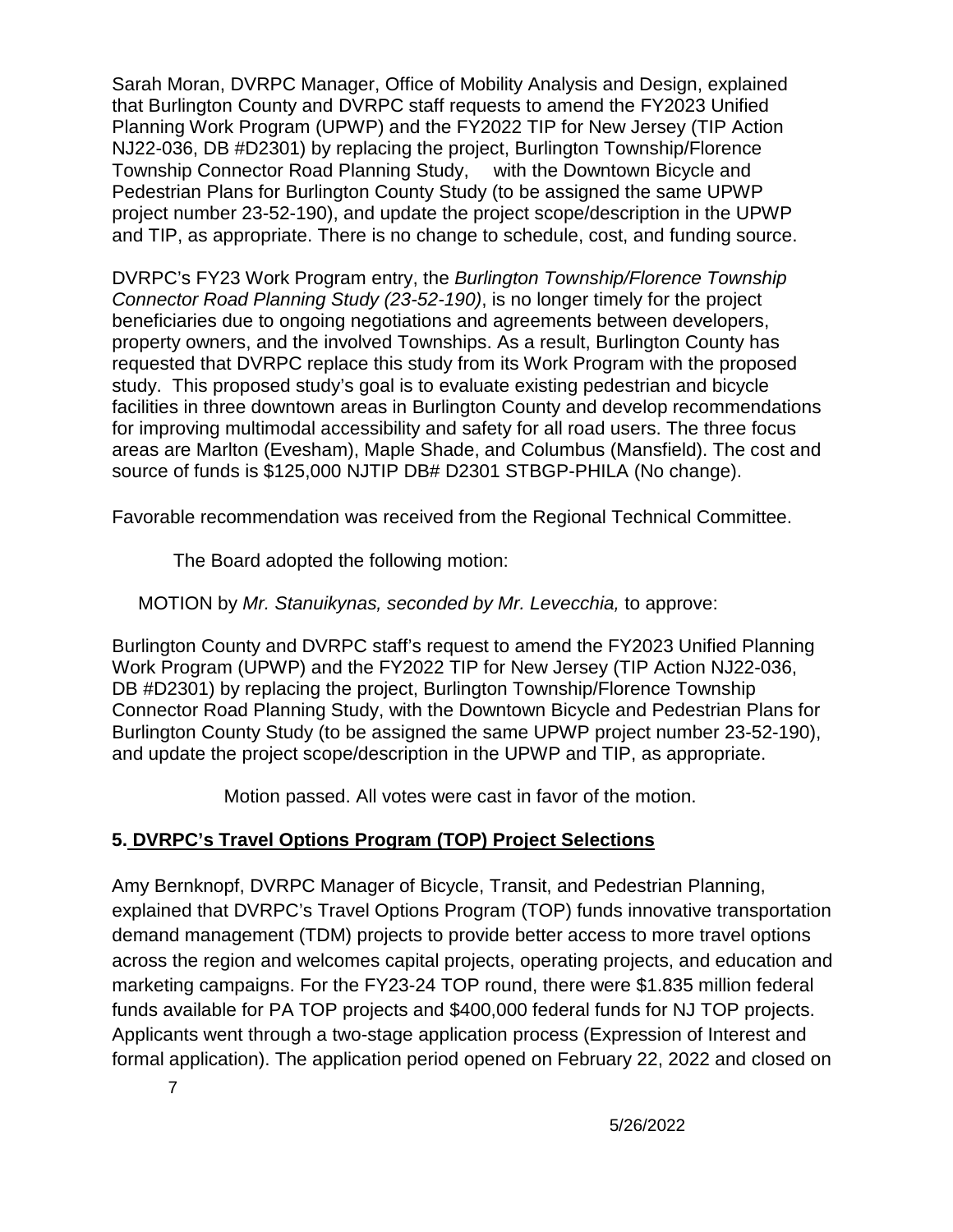March 19, 2022. DVRPC accepted applications only from those with a project that will meet at least 2 of the 5 Regional TDM Plan core goals, have a clearly identified issue and strategy, and will be able to measure the impacts on travel behavior change.

Of the 42 Expression of Interest (EOI) forms submitted, applicants for 16 projects requesting a total of \$4.019 million (including the required 20 percent local match) were invited to submit full applications. Then a selection committee composed of representatives from DVRPC partner agencies throughout the region and DVRPC's PPTF members rated, scored, and selected a diverse set of 15 non-construction and construction projects. The 15 projects, as revised during post-application scoping and eligibility conversations, total \$3,544,426 (\$2,835,541 federal/\$708,885 Local).

Staff request approval of the list of selected FY23-24 TOP non-construction projects totaling \$1.882 million which consists of \$319,834 (\$178,959 STBGP-PHILA/\$76,908 CMAQ/\$63,967 Local) for New Jersey and \$1,562,332 (\$1,249,866 CMAQ Transfer STP-STU/\$312,466 Local) for Pennsylvania.

Staff also request approval of the list of selected TOP construction projects totaling \$1.662 million, which consists of \$272,000 (\$217,600 STBGP-PHILA/\$54,400 Local) for New Jersey and \$1,390,260 (\$1,112,208 CMAQ/\$278,052 Local) for Pennsylvania, with funding from the future FY25-26 TOP round, accordingly:

1. \$739,500 (\$591,600 CMAQ/\$147,900 Local) for the Woodland Avenue Trolley Portal Complete Streets Project (MPMS #TBD) in the City of Philadelphia; 2. \$650,760 (\$520,608 CMAQ/\$130,152 Local) for the Eastern DelCo Bikeway Implementation Program (MPMS #TBD) in Upper Darby Township, Lansdowne Borough, and East Lansdowne Borough of Delaware County; and 3. \$272,000 (\$217,600 STBGP-PHILA/\$54,400 Local) for the Gateway to

Downtown Collingswood Borough (DB #TBD) of Camden County.

Further, amend the FY2022 NJ TIP and FY2021 PA TIP by adding the construction projects to the TIP in FY24 (TIP Actions NJ22-039 and PA21-90).

The FY23-24 TOP round was provided by FY22 funds from the FY2021 PA TIP and the FY2022 NJ TIP as part of the FY2023 UPWP (23-80-100), which are as follows: \$2,293,900 (\$1,835,120 STU from CMAQ/STU Transfer/\$458,780 Local) for PA TOP projects; and \$500,000 (\$300,000 STBGP-PHILA/\$100,000 CMAQ/\$100,000 Local) for NJ TOP projects. This funding will provide for selected non-construction projects. Construction projects selected from the FY23-24 TOP round are anticipated to use future funds set-aside from FY24 of the FY2022 NJ TIP and FY24 of the FY2021 TIP with the understanding that the FY2023 PA TIP, pending adoption of the Draft FY2023 PA TIP with the List of Recommended Changes, will include these projects.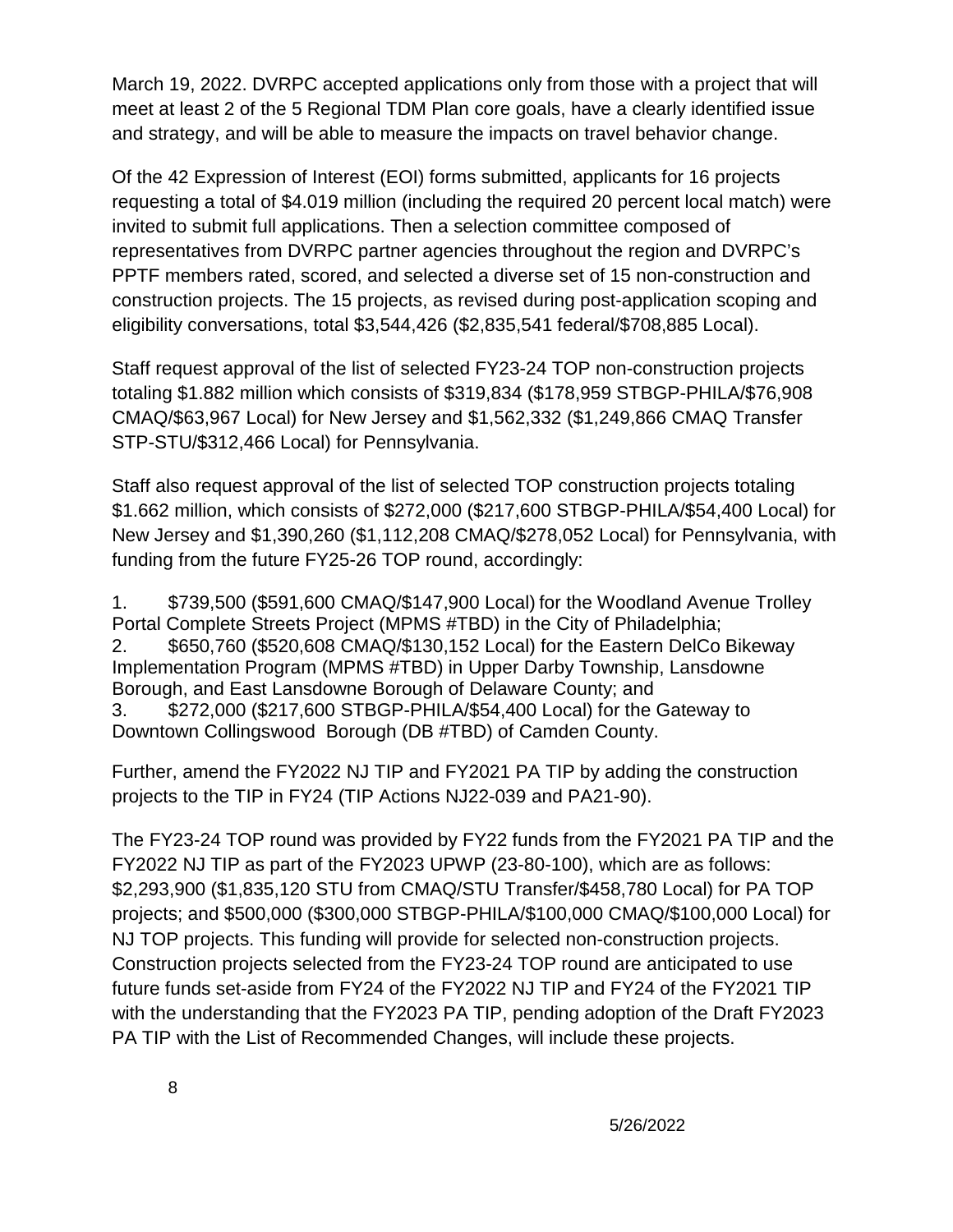Favorable recommendation was received from the Regional Technical Committee.

The Board adopted the following motion:

MOTION by *Mr. Carroll, seconded by Ms. Floyd,* to approve:

● the list of selected FY23-24 TOP non-construction projects totaling \$1.882 million which consists of \$319,833 (\$178,959 STBGP-PHILA/\$76,908 CMAQ/\$63,967 Local) for New Jersey and \$1,562,332 (\$1,249,866 CMAQ Transfer STP-STU/\$312,466 Local) for Pennsylvania; and

the list of selected construction projects totaling \$1.662 million, which consists of \$272,000 (\$217,600 STBGP-PHILA/\$54,400 Local) for New Jersey and \$1,390,260 (\$1,112,208 CMAQ/\$278,052 Local) for Pennsylvania, with funding from the future FY25-26 TOP round, accordingly:

\$739,500 (\$591,600 CMAQ/\$147,900 Local) for the Woodland Avenue Trolley Portal Complete Streets Project (MPMS #TBD) in the City of Philadelphia;

○ \$650,760 (\$520,608 CMAQ/\$130,152 Local) for the Eastern DelCo Bikeway Implementation Program (MPMS #TBD) in Upper Darby Township, Lansdowne Borough, and East Lansdowne Borough of Delaware County; and

\$272,000 (\$217,600 STBGP-PHILA/\$54,400 Local) for the Gateway to Downtown Collingswood Borough (DB #TBD) of Camden County.

Further, amend the FY2022 NJ TIP and FY2021 PA TIP by adding the construction projects to the TIP in FY24 (TIP Actions NJ22-039 and PA21-90).

Motion passed. All votes were cast in favor of the motion.

# **6. Recommended Safe Routes to School Program Projects**

Daniel Snyder, DVRPC PennDOT Consultant Project Manager, explained that the New Jersey Safe Routes to School Program (SRTS) is a competitive federal program established for projects and activities that support and encourage students to walk and ride bicycles to school. The DVRPC NJ region received 21 SRTS applications requesting approximately \$12.23 million total. DVRPC and NJDOT review committee members, including the four NJ counties, evaluated the applications by using an agreed upon selection criteria from NJDOT.

The recommended projects will be added to the line item in the FY2022 TIP for New Jersey (TIP Action NJ22-038) by adding seven (7) projects, totaling \$4.013 million TA-FLEX funds, from the DVRPC NJ region to the Safe Routes to School Program (DB #99358) in the Statewide Program, accordingly:

- 1. \$358,000 for Lawrenceville Elementary School Pedestrian Safety Improvements in Lawrenceville Township, Mercer County;
- 2. \$256,000 for Phase 2 of the Busansky/Emmons Schools Multimodal Improvements in Pemberton Township, Burlington County;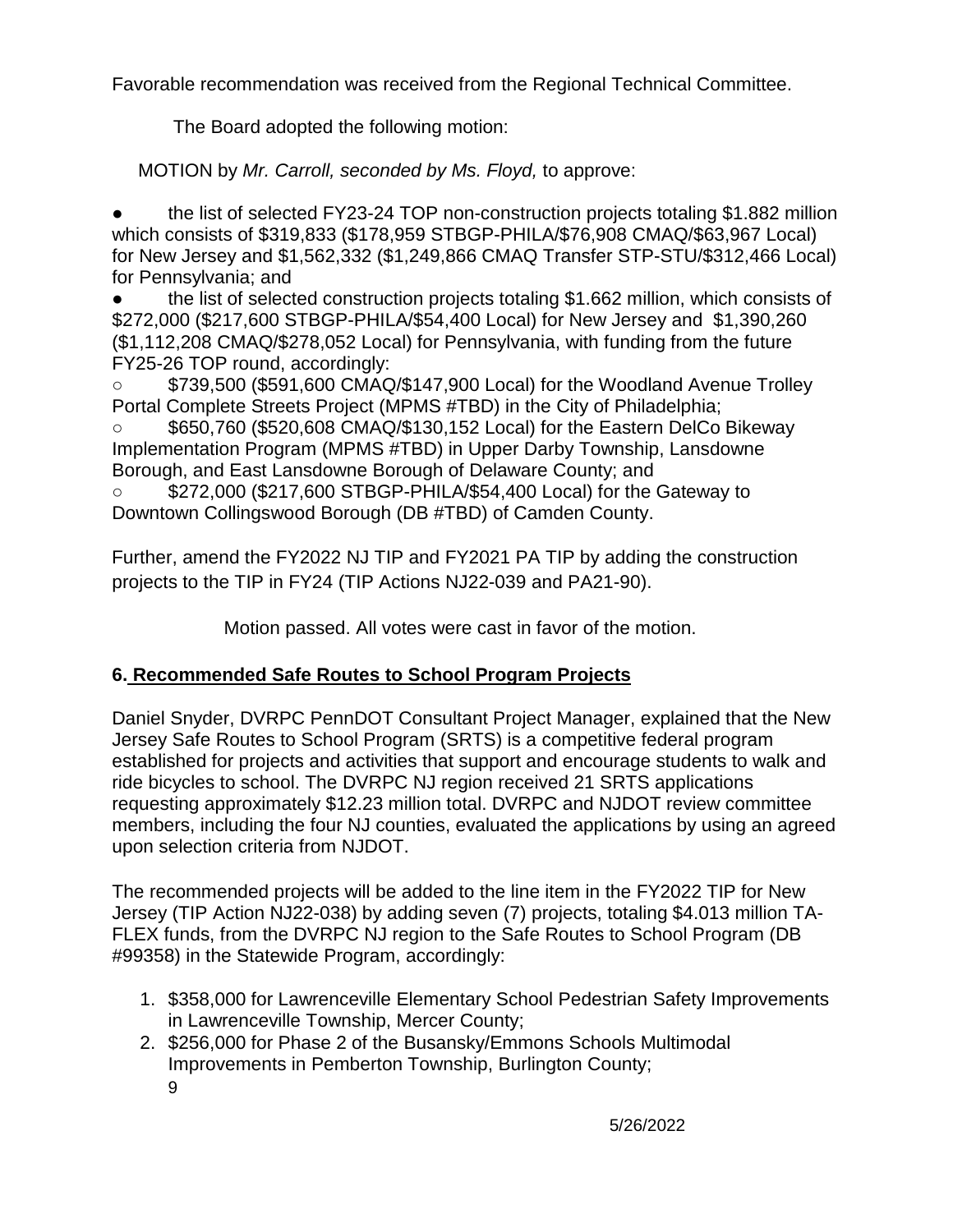- 3. \$422,000 for the Peach Road and Victory Drive Intersection Improvements in Bellmawr Borough, Camden County;
- 4. \$1.2 million for the Installation of Missing Sidewalks in Haddon Heights Borough, Camden County;
- 5. \$675,000 for the Echelon Center Pedestrian Improvements in Voorhees Township, Camden County;
- 6. \$470,000 for the Gibbsboro Road and Berlin Road Intersection Improvements in Clementon Borough, Camden County; and
- 7. \$632,000 for the Clayton Middle and High School Sidewalk and ADA Improvements in Clayton Borough, Gloucester County.

The cost and source of funds is: \$4.013 million Statewide TA-FLEX Favorable recommendation was received from the Regional Technical Committee.

The Board adopted the following motion:

MOTION by *Mr. Russo, seconded by Ms. Floyd,* to approve:

Staff's request to amend the FY2022 TIP for New Jersey (TIP Action NJ22-038) by adding seven (7) projects, totaling \$4.013 million TA-FLEX funds, from the DVRPC NJ region to the Safe Routes to School Program (DB #99358) in the Statewide Program, accordingly:

- 1. \$358,000 for Lawrenceville Elementary School Pedestrian Safety Improvements in Lawrenceville Township, Mercer County;
- 2. \$256,000 for Phase 2 of the Busansky/Emmons Schools Multimodal Improvements in Pemberton Township, Burlington County;
- 3. \$422,000 for the Peach Road and Victory Drive Intersection Improvements in Bellmawr Borough, Camden County;
- 4. \$1.2 million for the Installation of Missing Sidewalks in Haddon Heights Borough, Camden County;
- 5. \$675,000 for the Echelon Center Pedestrian Improvements in Voorhees Township, Camden County;
- 6. \$470,000 for the Gibbsboro Road and Berlin Road Intersection Improvements in Clementon Borough, Camden County; and
- 7. \$632,000 for the Clayton Middle and High School Sidewalk and ADA Improvements in Clayton Borough, Gloucester County.

Motion passed. All votes were cast in favor of the motion.

## **INFORMATION ITEM**

## **7. Nominating Committee Report: Proposed Candidates for Fiscal Year 2023 DVRP**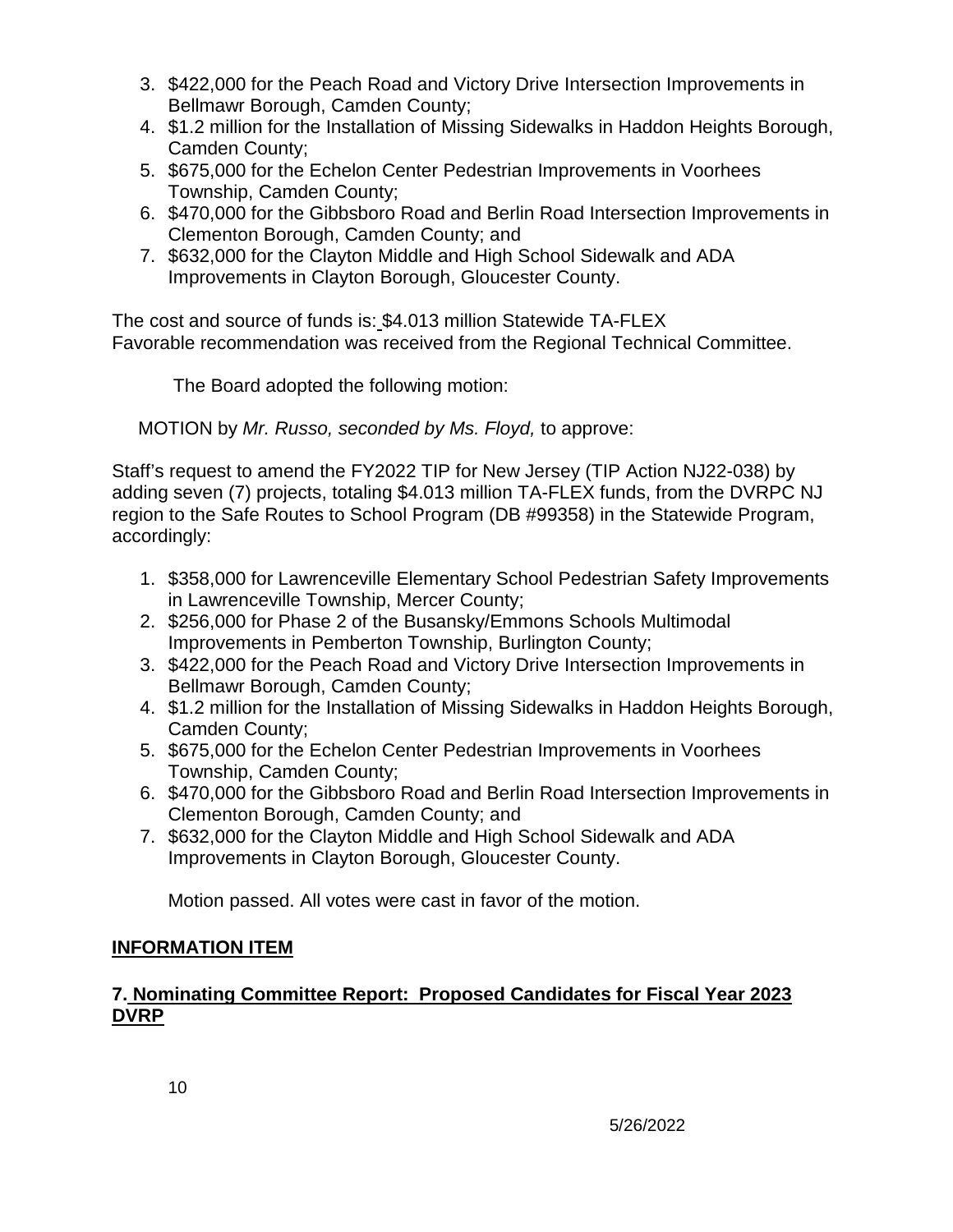DVRPC Executive Director Barry Seymour announced that the nominating committee has nominated candidates for Fiscal Year 2023 (July 1, 2022 through June 30, 2023) DVRPC Board Officers. Nominations were also available to be taken from the floor. There were no nominations from the floor. Elections will take place at the regular June Board Meeting. The recommended candidates are as follows:

Chair, Christine Reuther, Delaware County Vice Chair, Michael Russo, NJDOT Treasurer, Thomas Stanuikynas, Burlington County Secretary, Valerie Arkoosh, Montgomery County

## **DISCUSSION ITEMS**

## **8. One Minute Reports**

Tom Stanuikynas, Burlington County, reported that Robert Wells is the new Director of Economic Development and Regional Planning.

Christine Reuther, Delaware County, reported that the county partnered with DVRPC on the Return on Environment study which was released in April. Ms. Reuther noted that the report includes an outline of the history of green space in Delaware County, the county's vision for the future, and 60 case studies demonstrating the economic value of green space and the county's diverse communities. It estimated that open space related activities generate an annual total of approximately \$52 million in economic impact, that \$6.2 million is avoided annually for stormwater system maintenance, there is a \$142.6 million annual recreation benefit to residents, and a \$153.4 million reduction in medical costs avoided as a result of open space. Taken together there is an accumulated \$689 million in added value for county housing stock within a half mile of any protected open space.

Scott France, Montgomery County, congratulated Delaware County on their report and noted that Montgomery County will also be releasing a Return on Environment study in June. Mr. France acknowledged and thanked Secretary Dunn of DCNR who came out to join us and numerous partners in Pottstown on May 10 to announce funding from DCNR to complete a local pedestrian bridge project in Memorial Park. A larger gathering took place that afternoon to acknowledge the almost \$400,000 going to the final connector piece of the Schuylkill River trail that will connect Reading to Philadelphia. That is 40 miles of continuous multiuse trail so we are very excited to celebrate that. On June 16 the planning commission in Montgomery County will be hosting a Planning Smarter event in Pottstown and it is called Strategies to Enhance Walking and Bicycling in Your Community. The event starts at 5:30 p.m. for the presentations but an hour earlier we will be doing a trolley tour to see some of the innovative work that's been done in bicycle and pedestrian infrastructure.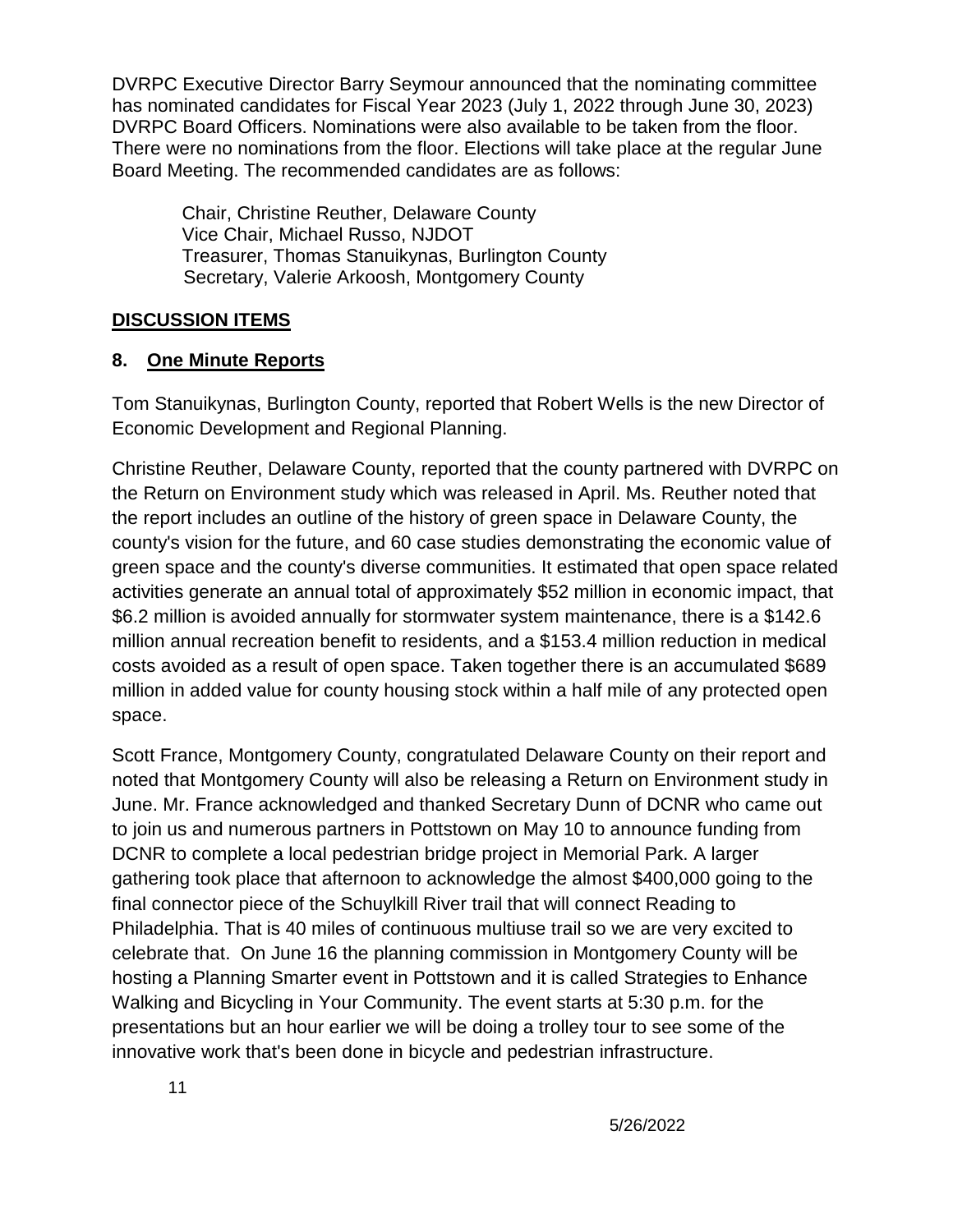Michael Carroll, City of Philadelphia, reported that the City Planning Commission just released a new bike map and this is the first time that it includes a Spanish language version. Mr. Carroll thanked DVRPC's Amy Bernknopf for the TOP grant for that. The City is working hard to prepare for funding and the City is hiring for a few positions to assist with aligning funding and needs.

Lou Millan, NJ Transit, reported that NJ Transit is pursuing MEGA grant opportunities. Regarding transit ridership, local modes seem to be doing the best. All bus, light rail, and Access Link are running at about 72 percent and rail seems to be most subject to COVID's ebbs and flows.

Brian Goodson, FHWA NJ, reported that there is information and guidance on the Safe Streets and Roads for all NOFO on the website.

Donna Rendeiro, NJ Office for Planning Advocacy, reported that the state planning commission center designations were extended for municipalities because of permit extensions and then the public health emergency. The New Jersey Office for Planning Advocacy will be asking that those extensions be given expiration dates. We have two dates and for those municipalities who have chosen not to pursue plan endorsement we are recommending July 1. For those that are pursuing endorsement we are recommending March 31, 2023. The municipalities have been notified and will have enough time to change their minds if desired.

# **9. Executive Director's Report**

# **a. Air Quality Partnership**

Mr. Seymour called the Board's attention to the fact that it is Air Quality Awareness month and that DVRPC is working on outreach through air quality partnerships and have created a Spanish language website. We have an advertising campaign with Al Dia, a local Spanish language newspaper and are helping with promotions and bus shelter ads in the community. We are also partnering with Resolve Philly on outreach and one of our staff members, Mari Gonzalez, did an interview on a Spanish language radio station about this.

# **b. FY21 Annual Report**

Mr. Seymour noted that DVRPC's FY21 Annual Report is complete and that Board members will be receiving the link to the report later today. Mr. Seymour invited Elise Turner, DVRPC Manager, Office of Communications and Engagement, to present the FY21 DVRPC Annual Report.

# **c. IIJA Updates**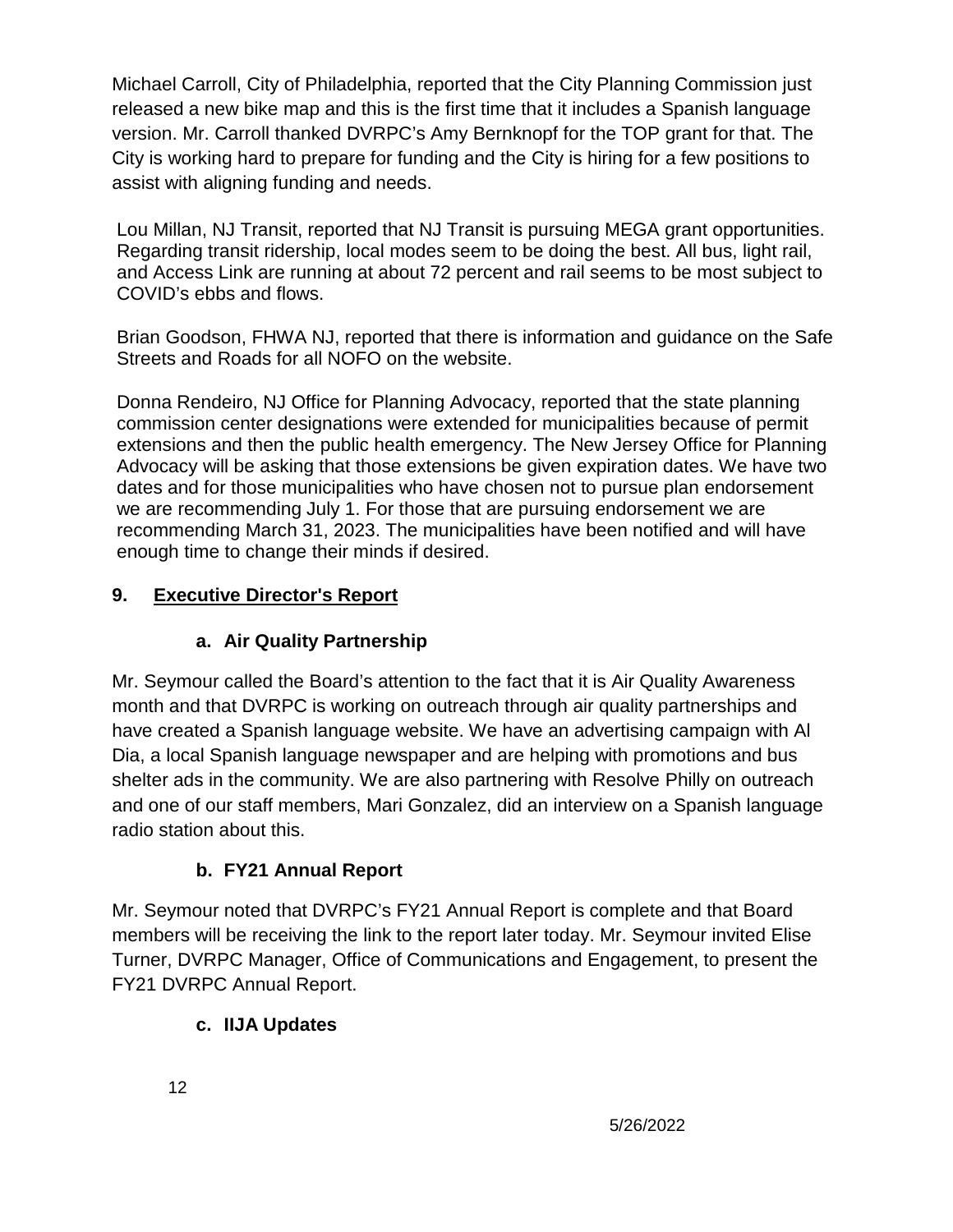Mr. Seymour reported that the Commission is doing what we can to share information, competitive grant applications, and support your individual applications. Mr. Seymour introduced Mike Boyer, DVRPC Director of Regional Planning, to further discuss the IIJA. Mr. Boyer noted that DVRPC recently held a Clean School Bus Rebate Program webinar last week with EPA, PECO, and the Eastern Pennsylvania Alliance for Clean Transportation on EPA's new Clean School Bus Rebate Program, which provides \$5 billion over the next five years to replace existing school buses with zero-emission and low-emission models. The event was well-attended with around 80-90 attendees representing school districts, energy providers, congressional representatives, and other MPOs. The NOFO was released last week and the EPA is offering \$500 million through the first round of this program. It closes August 19 with awards announced in October.

DVRPC also hosted a Forum for Municipalities Webinar for our municipal and county partners to help them with IIJA competitive grant applications. There were over 150 attendees and the agenda included: Overview summary of the IIJA, details on upcoming NOFOs, resources and tools for applicants, information on programs and assistance for disadvantaged communities, and a Q & A session. Key Messages that were repeated throughout the webinar were seizing opportunities in the IIJA while choosing wisely (matching program objectives and criteria), coordinating, communicating, and partnering with others (joint applications), and telling your story with data.

Mr. Boyer also announced that we are providing consultations with staff which include 30-minute virtual meetings with DVRPC staff for local government applicants. Some possible discussion points include: Specific projects or priority setting, project scope, application questions, partnering opportunities, and how to sign-up via a Google Form on the IIJA Web Page. We are asking for a two-week lead time based on DVRPC staff availability.

Mr. Boyer noted two new NOFOs, the first of which is the Safe Streets and Roads for All discretionary program with \$5 billion in appropriated funds over the next five years. Up to \$1 billion is available in this first round. This program funds regional and local initiatives through grants to improve roadway safety for all users, including pedestrians, bicyclists, transit users, and motorists. There are two types of grants:

1) Grants to develop an Action Plan (such as a VZ Action Plan):

2) Implementation Grants for safety project design & construction

Projects that are applying for Implementation Grants must be identified in a qualifying Vision Zero/Safety Action Plan (currently only Philadelphia, and possibly Trenton).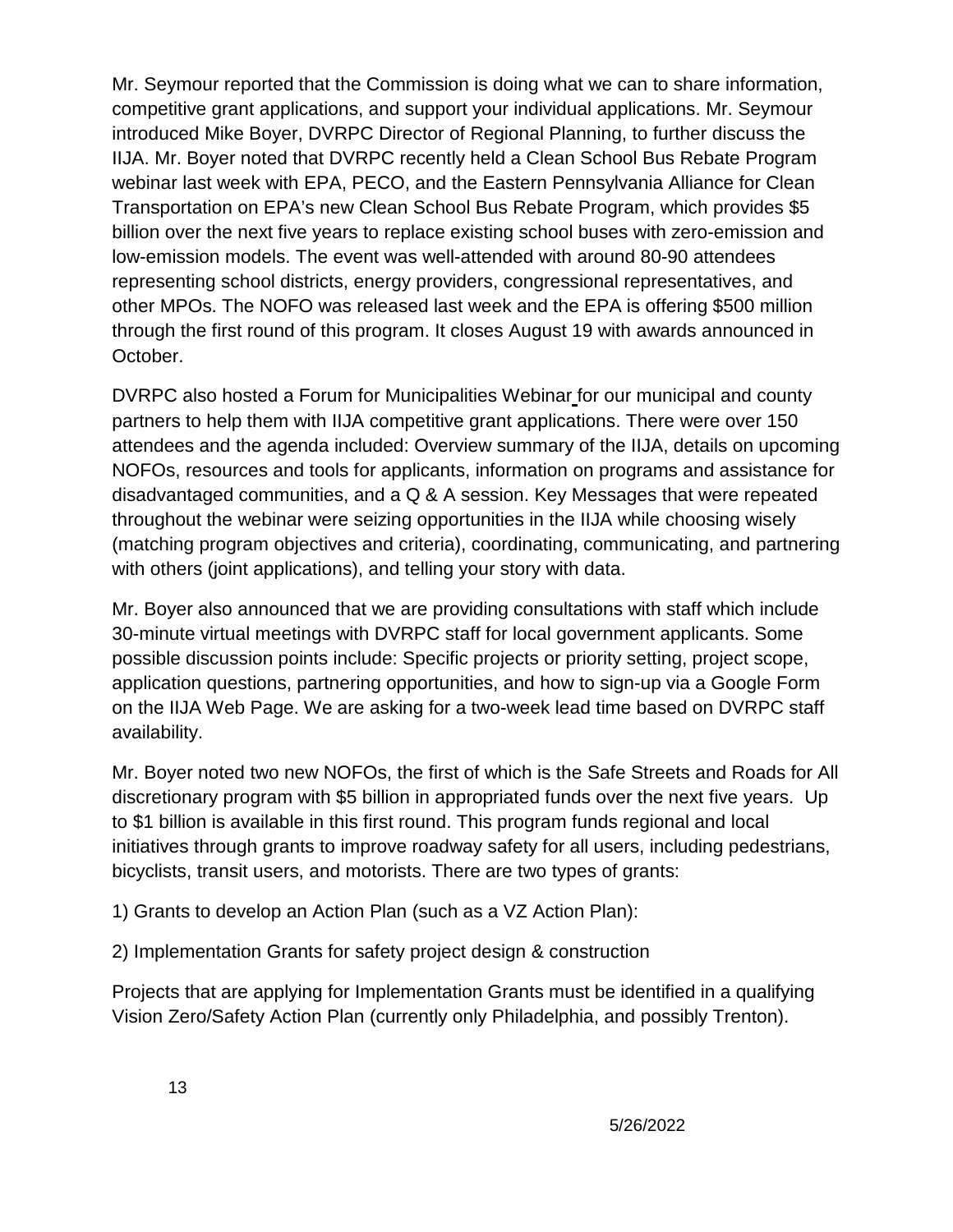DVRPC is talking with our partners about applying for a grant to develop a Regional Vision Zero Action Plan (that would incorporate county plans), with a possible role for counties; and tee up the region for coordinated implementation grants in future years . Applications are due September 15, 2022 and awards will be announced at the end of 2022 or early 2023. There is a FHWA Webinar June 13 about this and more information is available on the IIJA web page. The grant award minimum is \$200,000, with a \$1 million maximum for local and a \$200,000 minimum with a \$5 million maximum for MPOs. The Implementation grant minimum is \$5 million with a \$30 million maximum for local, and a \$5 million minimum with a \$50 million maximum for MPOs.

The second NOFO is called the Enabling Middle Mile Broadband Infrastructure grant. This grant seeks to expand and extend middle mile infrastructure to reduce the cost of connecting unserved and underserved areas to internet, and create alternative network connection paths to strengthen broadband connection resiliency. Because it is middle mile it is not primarily geared towards local governments but there will be a U.S. Department of Commerce Webinar on May 26 with more information. The program offers \$1 billion over FY22-26. Applications are due September 30, 2022 and grants will be awarded February 2023 . There is also significant funding coming to the states in two other Broadband NOFOs to be announced.

Mr. Boyer noted several Upcoming NOFOs, including the Discretionary Bridge Investment Program. This opportunity will go to replace, rehabilitate, preserve or protect one or more bridges on the National Bridge Inventory. Additionally, it could be used to replace or rehabilitate culverts to improve flood control and habitat connectivity, improve safety, efficiency, and reliability of people and freight. This grant is for \$12.5 billion over five years. There is a local match requirement for large projects (\$100M or more) and could receive up to 50 percent of project cost. DVRPC will work with counties and DOTs to identify top candidate bridges, using performance data.

Another opportunity is the Railroad Crossing Elimination Program. This grant funds rail grade-crossing improvement projects to improve the safety and mobility of people and goods (such as grade separation, track relocation, & protective device installation); planning, environmental review, design, and construction are all eligible activities

The Reconnecting Communities Pilot Program is another grant opportunity expected to be announced this summer. This grant is for the removal, retrofit or mitigation of the impacts of transportation facilities that create barriers to community connectivity; with a focus on economically disadvantaged communities; planning, construction, technical assistance are eligible.

The Healthy Streets Program is also expected to be announced and this program will expand the use of cool pavements and green street strategies (such as porous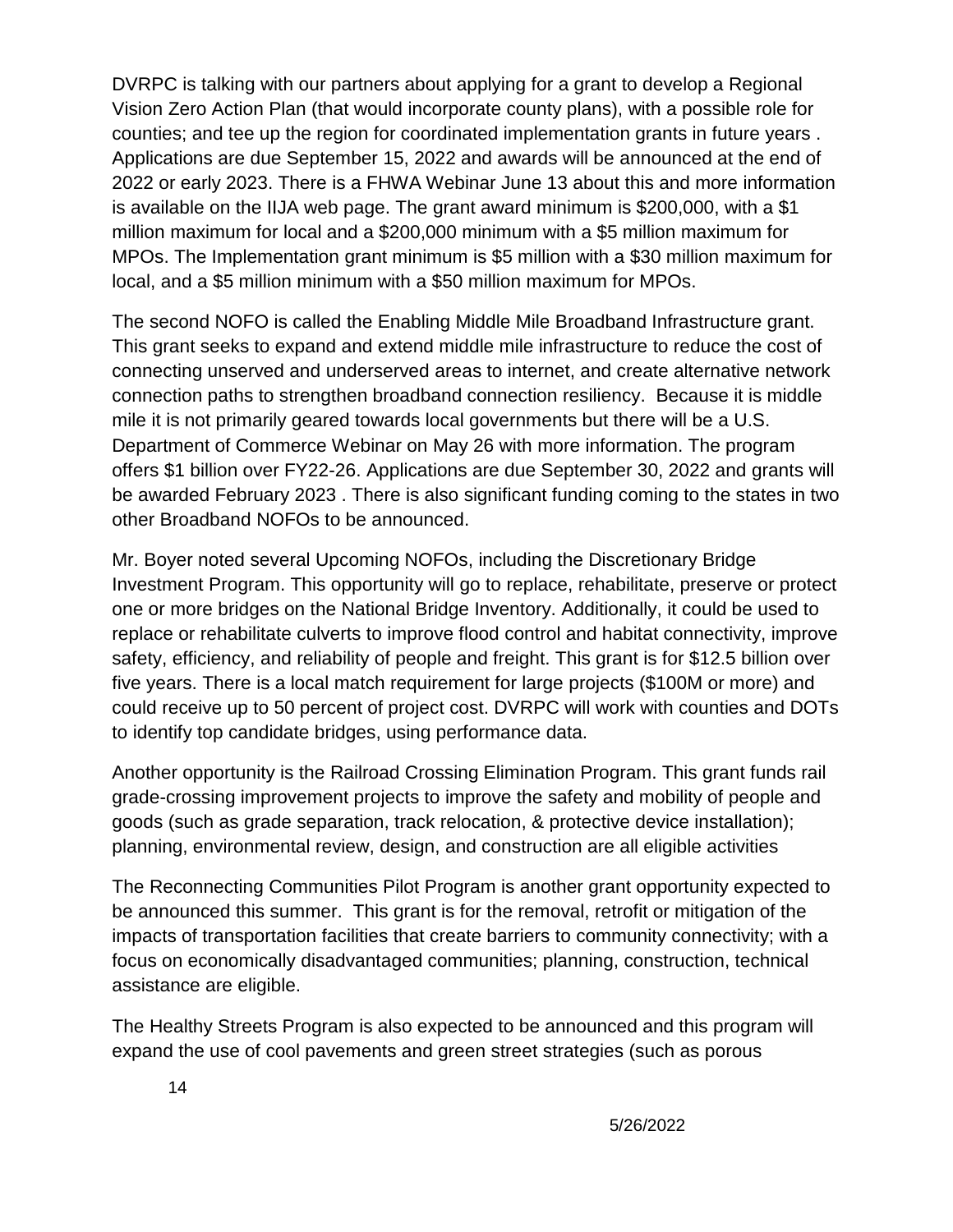pavement and expanded tree cover). Planning and Construction are eligible for this funding.

Mr. Boyer noted that DVRPC is looking at a regional approach and working with various partners on a Regional Sidewalk Repair and Street Tree Replacement Program.

## **d. Executive Director Transition**

Mr. Seymour noted that the Executive Committee will be meeting in a closed session after today's Board meeting. DVRPC staff is putting together an RFP for a search firm and that will go out soon. Once we have a search firm on board then we will work with the Committee and the Board to take it from there. Even though the Executive Committee is leading the selection process we wanted to make sure that there are opportunities for all Board members, to voice their ideas. To that end I recently shared a listing of job responsibilities for the Executive Director and if there are things I missed or if there are things you think that I misstated please let members of the Executive Committee know so that it can all find its way into the job announcement. We are also currently working on something similar around qualifications and we will give all Board members an opportunity to have some input into that. We are also soliciting ideas and input among our staff and Patty Elkis is taking the lead on that and will be reporting back to the Executive Committee next month on the findings of that.

## **e. DVRPC Indemnification by the States**

Mr. Seymour called the Board's attention to an issue that we have been dealing with and that DVRPC has been pulled into a couple of lawsuits over the last couple years around crashes and in some cases fatalities on the roads. As a planning agency, we are an advisory agency and we obviously don't control any roads or facilities directly nor do we have the responsibility to do any of those improvements directly. Nevertheless, we have been named as parties, in addition to many others, in some of these cases. We do not see that we have any liability, but it is still a cost and hassle to defend ourselves to find our way out of those. As we have looked further into it is pretty clear that DVPC is defined as an instrumentality of the two states, and as such we have sovereign immunity; similar to the DOTs when things come through in court. Further in the language of the compact legislation, it specifically says "if the Commission is liable in one state and would not have been liable in the other state, the state we are in such liability exists shall be solely obligated to discharge such liability, as well as any cost fees or expenses imposed upon or incurred by the Commission notwithstanding any other position to the disagreement." To that we have been following up with the Pennsylvania Attorney General's Office, since the current lawsuit is in Pennsylvania to see if we can get some further clarification and action on this. We will be following this up in New Jersey as well just to make sure that that we're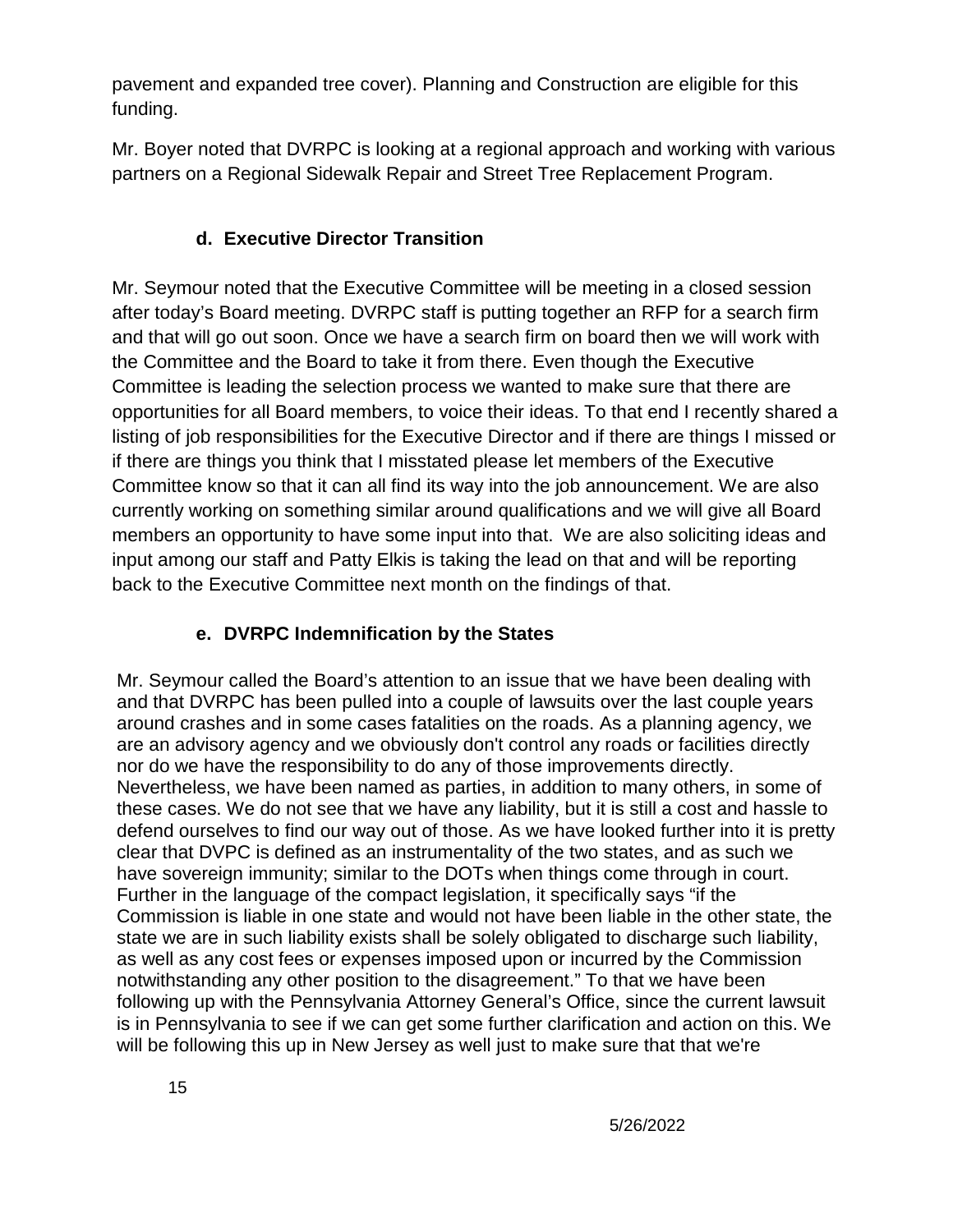consistent across the two states. Mr. Seymour called on DVRPC's Co-Counsel from Pennsylvania, Jonathan Bloom, to further explain.

Mr. Bloom explained that in 1966 by statutes enacted both in Pennsylvania and New Jersey, the reciprocal legislation formed this Commission. The agreement between the two states became a compact almost like a constitution between the two states. Some of the key terms in that compact, which was agreed to by both Pennsylvania and New Jersey, include: Identification of our Commission as an agency and instrumentality of each of the two states, sovereign immunity coextensive with the Department of labor's in each state, and indemnification and defense. For example, were an incident or liability to occur in Pennsylvania presumably Pennsylvania would indemnify and defend and if that incident or liability occurred solely in New Jersey, we would look to New Jersey for that indemnification and defense. For the past number of months, we have been trying to work with the Commonwealth of Pennsylvania, to give effect to this compact between the two states and to have the Commonwealth take on the responsibility of indemnification and defense. Not surprisingly when we are dealing with a bi-state agency we are kind of like a Martian and they don't know how to deal with us. We do not have a bucket of funds that the Executive branch allocates to us as an agency so it has been challenging. We are working on this request for indemnification and it is the first request that the Commission has made. This is a very important institutional issue for the Commission, not just for this litigation, but for issues going forward because it impacts, the finances of the Commission. There is nothing specific to report on this but I wanted to let you know that we have made some progress.

The following committee reports were provided for the Board's review:

- (1) Regional Technical Committee
- (2) Public Participation Task Force
- (3) Transportation Operations Task Force
- (4) Healthy Communities Task Force

## OLD BUSINESS

No old business was stated.

## NEW BUSINESS

No new business was stated.

There being no further business, the meeting was adjourned at 11:23 a.m. on a

MOTION by *Ms. Reuther, seconded by Mr. Russo,* to adjourn the Board meeting and move into the Executive Committee meeting.

Motion passed. All votes were cast in favor of the motion.

16